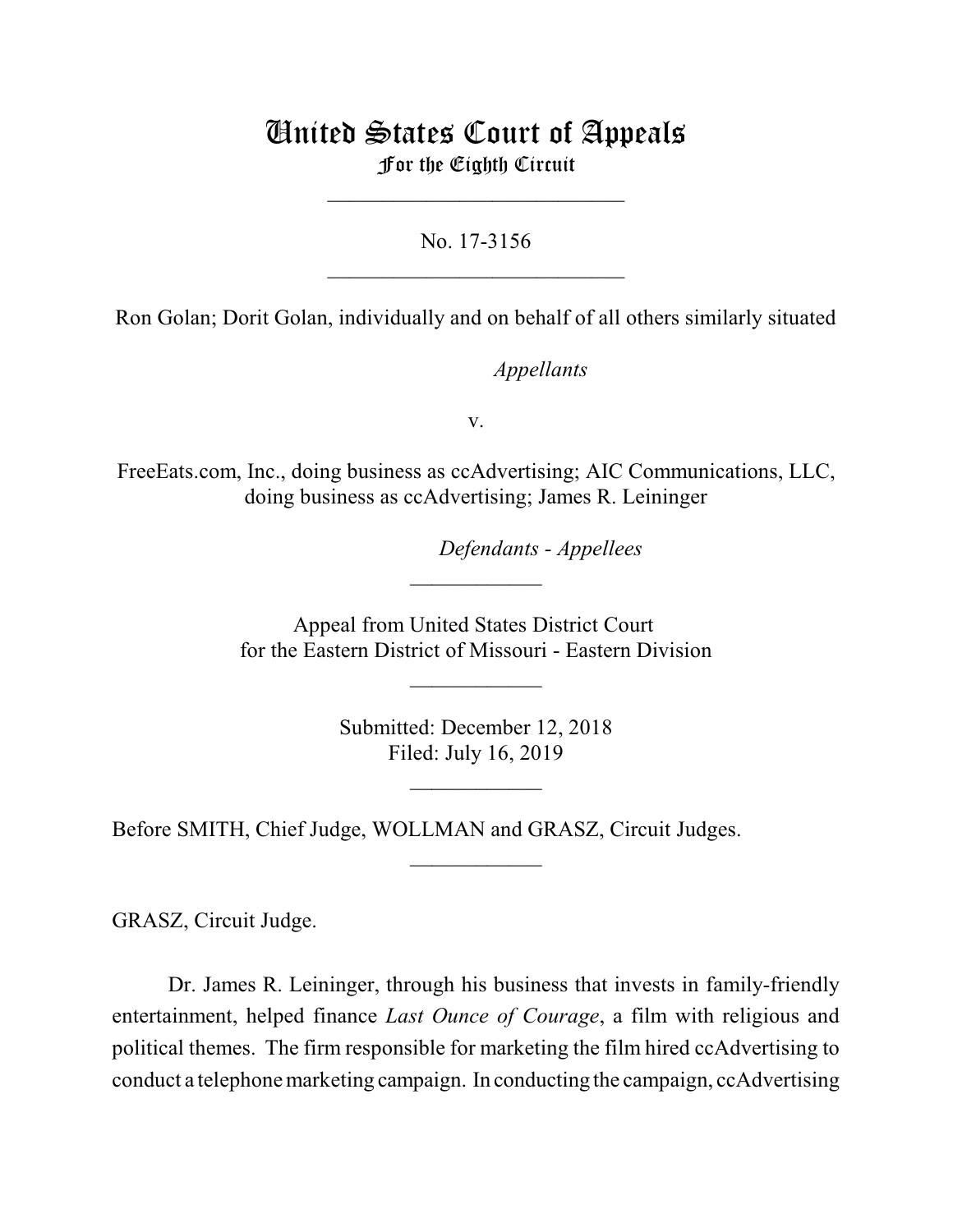made around 3.2 million phone calls in the course of a week. The named plaintiffs in this class action (the Appellants here), who received two answering machine messages, sued numerous parties involved with the film and marketing campaign for violating the Telephone Consumer Protection Act (TCPA). At issue in this appeal is whether the Appellants have standing based on the receipt of these two messages, whether the district court<sup>1</sup> abused its discretion by refusing to give one of the Appellants' requested jury instructions on Dr. Leininger's personal liability, and whether the district court erred by finding the statutory damages against ccAdvertising to be unconstitutional and reducing them from \$500 per call (\$1.6 billion total) to \$10 per call (\$32 million total). We conclude the Appellants have standing and affirm the district court.

#### **I. Background**

The film *Last Ounce of Courage* involved the themes of "faith, freedom, and taking a stand for American values." Courage 2012, LLC, was formed to manage the ownership of the rights to the film. Enthuse Entertainment, an entity owned by Dr. Leininger that invests in family-friendly entertainment businesses, invested around \$10 million to become a 2/3 owner of Courage 2012.

Courage 2012 hired Veritas Marketing Group to market and distribute *Last Ounce of Courage*, which in turn hired ccAdvertising, 2 a telemarketer in the political arena, to conduct a telephone campaign to promote the film. The owner of ccAdvertising, Gabriel S. Joseph, III, wrote a script for the telephone campaign and sent it to former Arkansas Governor Mike Huckabee, who agreed to record it.

<sup>&</sup>lt;sup>1</sup>The Honorable E. Richard Webber, United States District Judge for the Eastern District of Missouri.

<sup>&</sup>lt;sup>2</sup>ccAdvertising is the name under which AIC Communications, LLC and FreeEats.com, Inc., do business.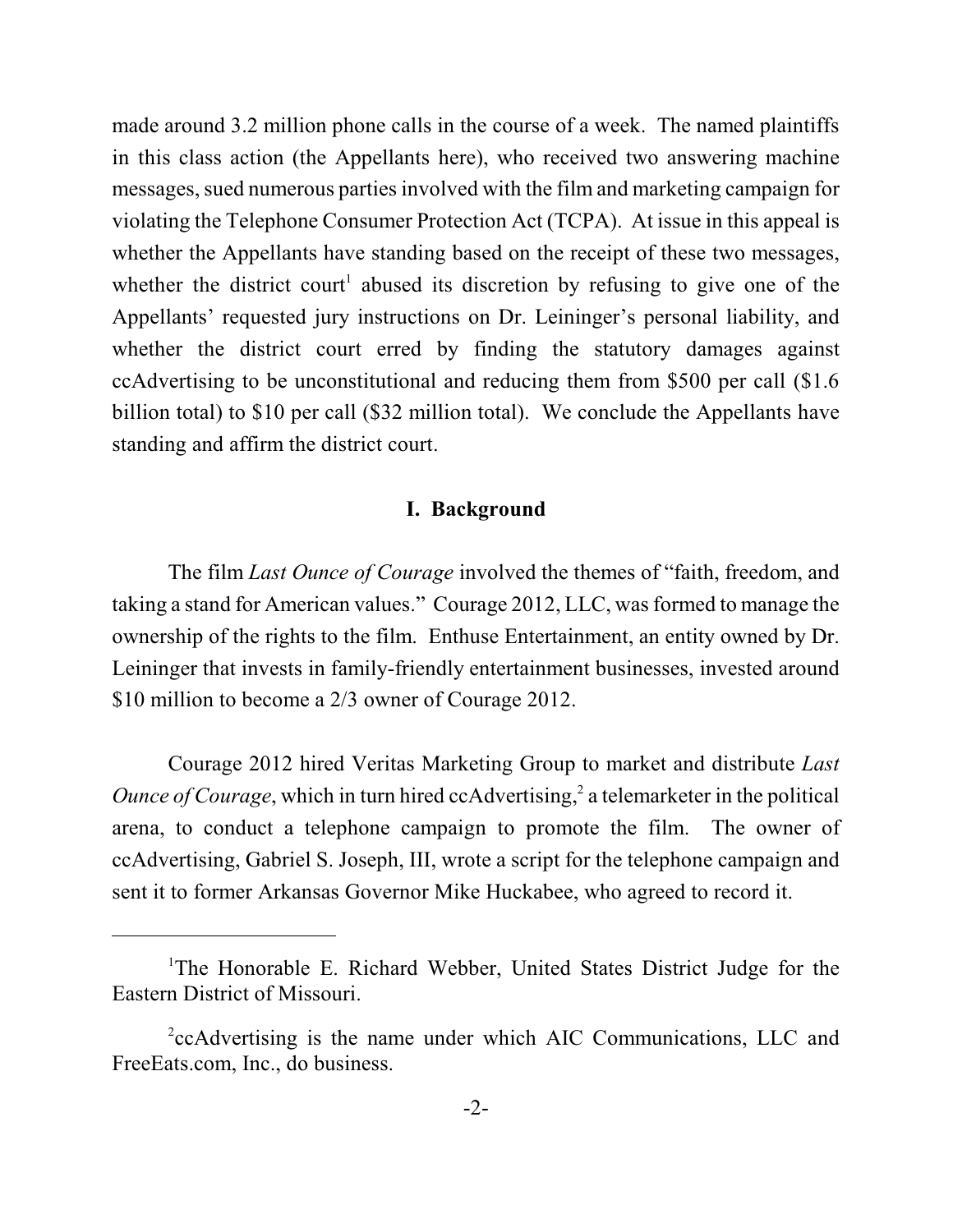In early September 2012, ccAdvertising conducted the telephone campaign using Governor Huckabee's recorded message. The phone calls were formatted as a poll, with questions on such topics as "American freedom and liberty" and "religious freedom." After hearing two polling questions, the call recipients were then asked if they would like to hear more about *Last Ounce of Courage*, which they could opt into with a "yes" response. Those who opted in heard the following message:

Thank you for your interest. *Last Ounce of Courage* opens in theaters on Friday, September 14th. *Last Ounce of Courage* will inspire you and your loved ones to celebrate our nation and the sacrifices made to protect our liberties. It is a great story about taking a stand for religious freedom. The film is a timely reminder of all that is worth defending in our nation. Experience the *Last Ounce of Courage* trailer and see audience reactions at www.lastouncethemovie.com, that's lastouncethemovie.com.

The phone calls were sent to phone numbers ccAdvertising already possessed. ccAdvertising apparently believed the calls did not violate the TCPA because it had prior consent from these recipients to be contacted about topics such as religious liberty. During the week-long course of the campaign, 3,242,493 phone calls were made.

Among the recipients were Ron and Dorit Golan, who received two phone calls, but did not answer either one. They received two answering machine messages, saying: "Liberty. This was a public survey call. We may call back later."

In October 2012, the Golans filed a class action in Missouri state court. As later amended, the complaint asserted a cause of action under the TCPA and named numerous parties involved with the film and its marketing as defendants, including ccAdvertising, Joseph, and Dr. Leininger.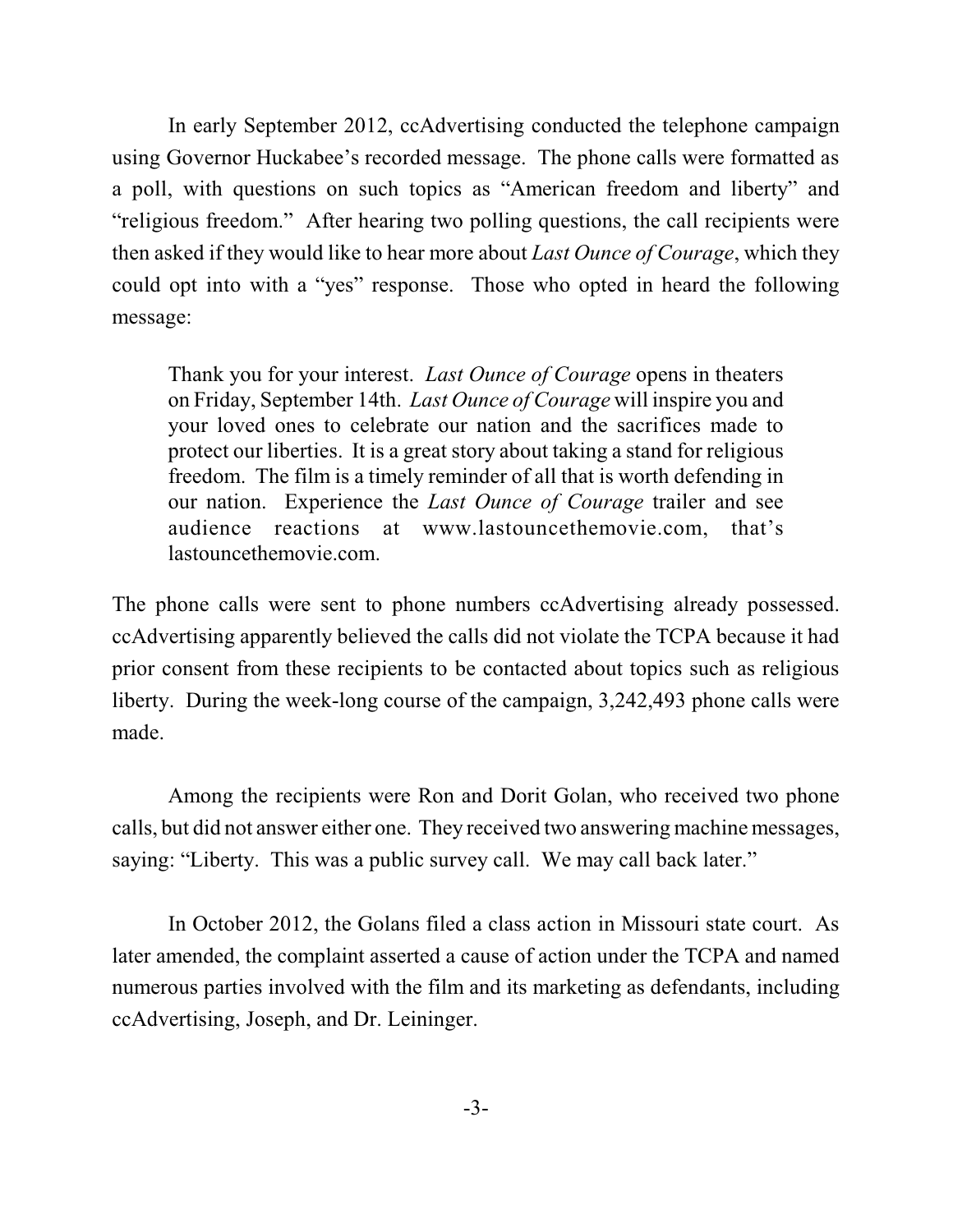In May 2014, the district court dismissed the case, concluding that the Golans lacked standing because the messages they received did not violate the TCPA. A panel of this court reversed, concluding that even the brief messages qualified as "telemarketing" in violation of the TCPA because their underlying purpose was to promote a product or service. *See Golan v. Veritas Entm't, LLC*, 788 F.3d 814, 818–21 (8th Cir. 2015).

The case eventually proceeded to trial in August 2017. The Golans' pre-trial proposed jury instructions did not seek to hold Dr. Leininger directly liable but sought liability under an agency theory. Similarly, in the Golans' pre-trial brief, they stated that they had enough evidence to hold ccAdvertising and Joseph directly liable and that "[t]he liability of the remaining defendants rests on principals[*sic*] of agency and ratification."<sup>3</sup> But midway through trial, the Appellees accused the Golans of shifting their theory of liability to also pursue a direct liability theory against Dr. Leininger.

At the close of evidence, the district court granted the Golans' motion for judgment as a matter of law against ccAdvertising.

The next day, the district court held a jury instruction conference to discuss the court's proposed jury instructions, which it explained would "not necessarily be the final instruction package." They included instructionsregarding Dr. Leininger under both direct and agency liability theories. The court's proposed direct liability instruction required the Golans to prove both that ccAdvertising was acting as the agent of Courage 2012 and that Dr. Leininger, as an officer of Courage 2012, "had direct, personal participation in or personally authorized the conduct of ccAdvertising found to have violated the TCPA."

<sup>&</sup>lt;sup>3</sup>Before the case was submitted to the jury, the Golans declined to pursue a ratification theory of liability against any defendants.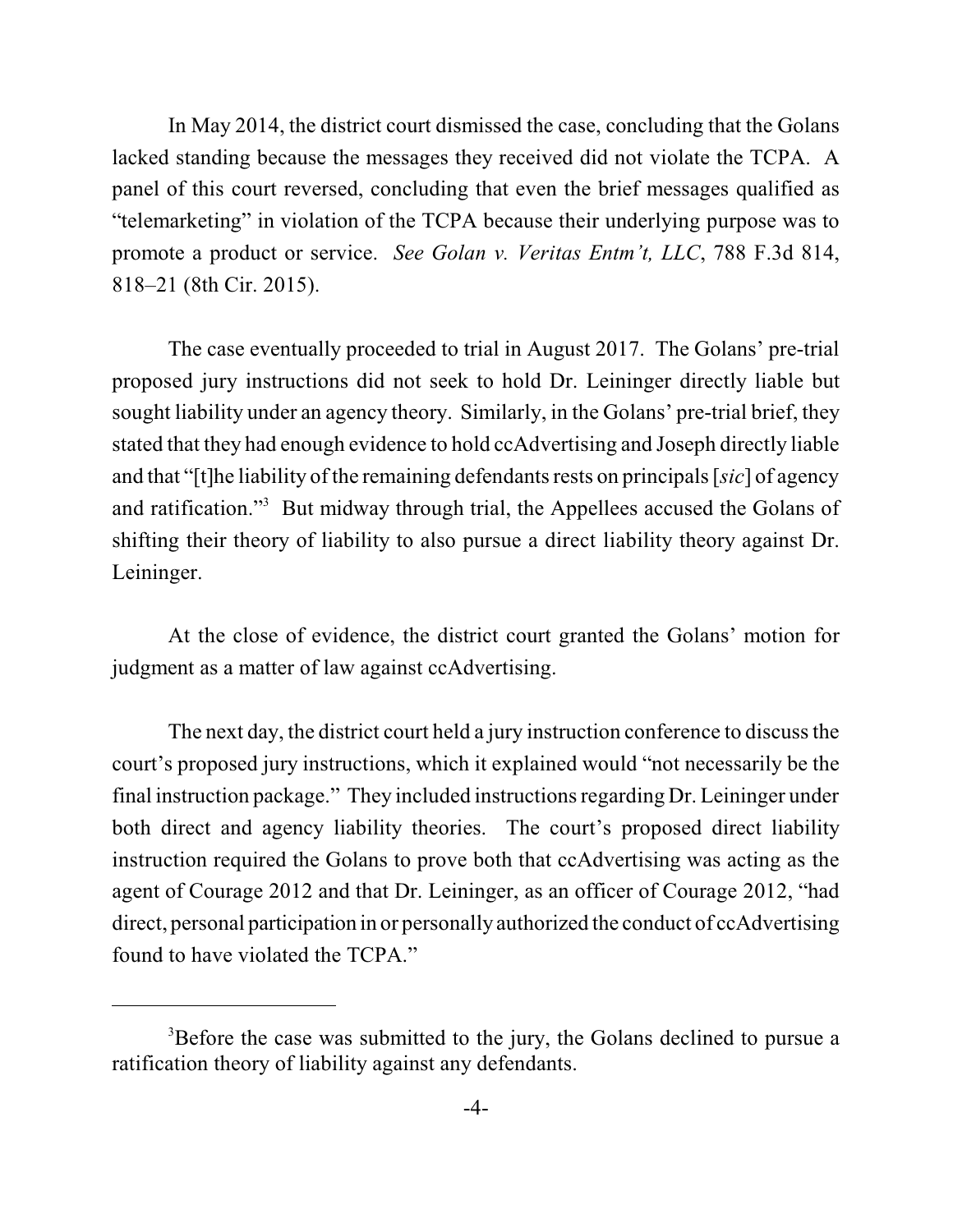At the beginning of the conference, the Golans moved to voluntarily dismiss their claims againstCourage 2012 and two other defendants. They explained that this dismissal was based on not getting the instruction they wanted with regard to Dr. Leininger: "In terms of the instructions that Your Honor has prepared in terms of the direct participation, not the agency but the direct participation, based on how the Court is having us submit those claims, we made a decision based on that to dismiss those parties." The court asked: "Do you understand these are not necessarily, as I mentioned, the final instructions? Would your actions be different if the proffered instructions were modified?" to which the Golans answered "I don't know at this point, Your Honor." The Golans also abandoned the direct liability theory against Dr. Leininger, instead "only submitting an agency theory, [with] Dr. Leininger as the principal, ccAdvertising as the agent." The district court granted the motion to voluntarily dismiss certain defendants. The district court also agreed to put the Golans' proposed instruction on direct liability in the record, which stated in relevant part:

In addition to agency, an individual may be held personally or individually liable for violations of the TCPA if the individual:

(1) had direct, personal participation in the conduct found to have violated the TCPA, OR

(2) personally authorized the conduct found to have violated the TCPA.

. . . .

. . . [T]he personal liability of an individual must be founded upon his active oversight of, or control over, the conduct that violated the TCPA, rather than merely tangential involvement. Involvement is "tangential" if it is routine, passive or ministerial.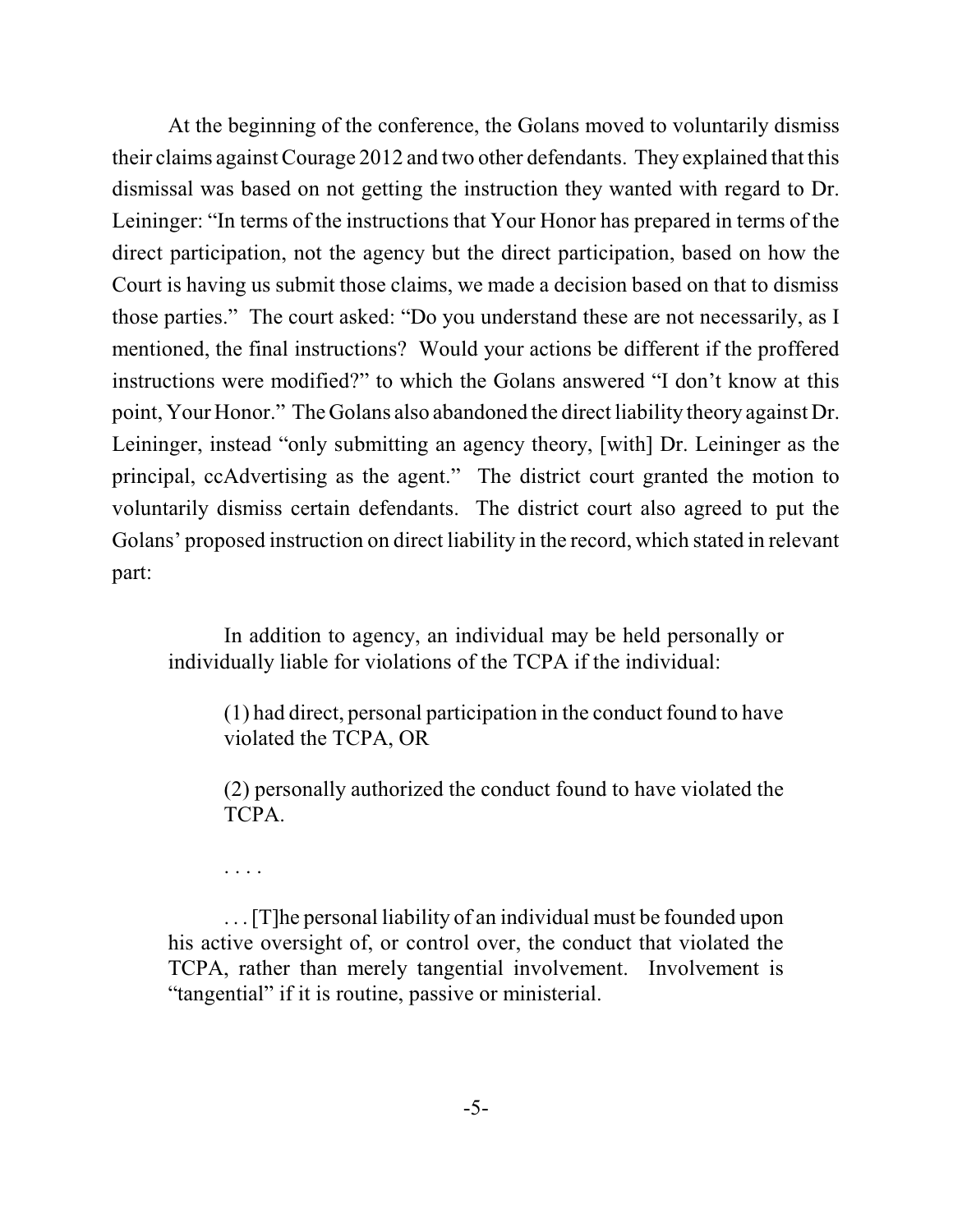The individual must have knowledge that he is directly participating in or authorizing the telephone calls found to have violated the [TCPA], but he need not know that the conduct violates the TCPA. Whether the individual knows that the conduct violates the TCPA is not relevant to your consideration.

. . . .

The court wrote the following note on the Golans' requested instruction:

Tendered by plaintiffs. Plaintiffs would submit this instruction if the court would accept plaintiffs' view of the law. The court offered the instruction [that] there is corporate shield protection which plaintiff[s] believe is an erroneous interpretation of the law. Refused. 8/15/17

After the Golans declined to submit a direct liability theory against Dr. Leininger, the only theory presented to the jury was the agency theory. The jury returned a verdict in favor of Dr. Leininger and the other defendants. The district court entered judgment against ccAdvertising based on its prior grant of the Golans' motion for judgment as a matter of law. The court entered judgment in favor of the remaining defendants.

ccAdvertising filed a post-trial motion for reduction of damages, arguing the statutory damages of \$500 per call for 3,242,493 calls — totaling \$1,621,246,500 was so excessive it violated the Due Process Clause of the Fifth Amendment. The district court concluded that the \$1.6 billion award was "obviously unreasonable and wholly disproportionate to the offense" and reduced the damages to \$10 per call for a total of \$32,424,930.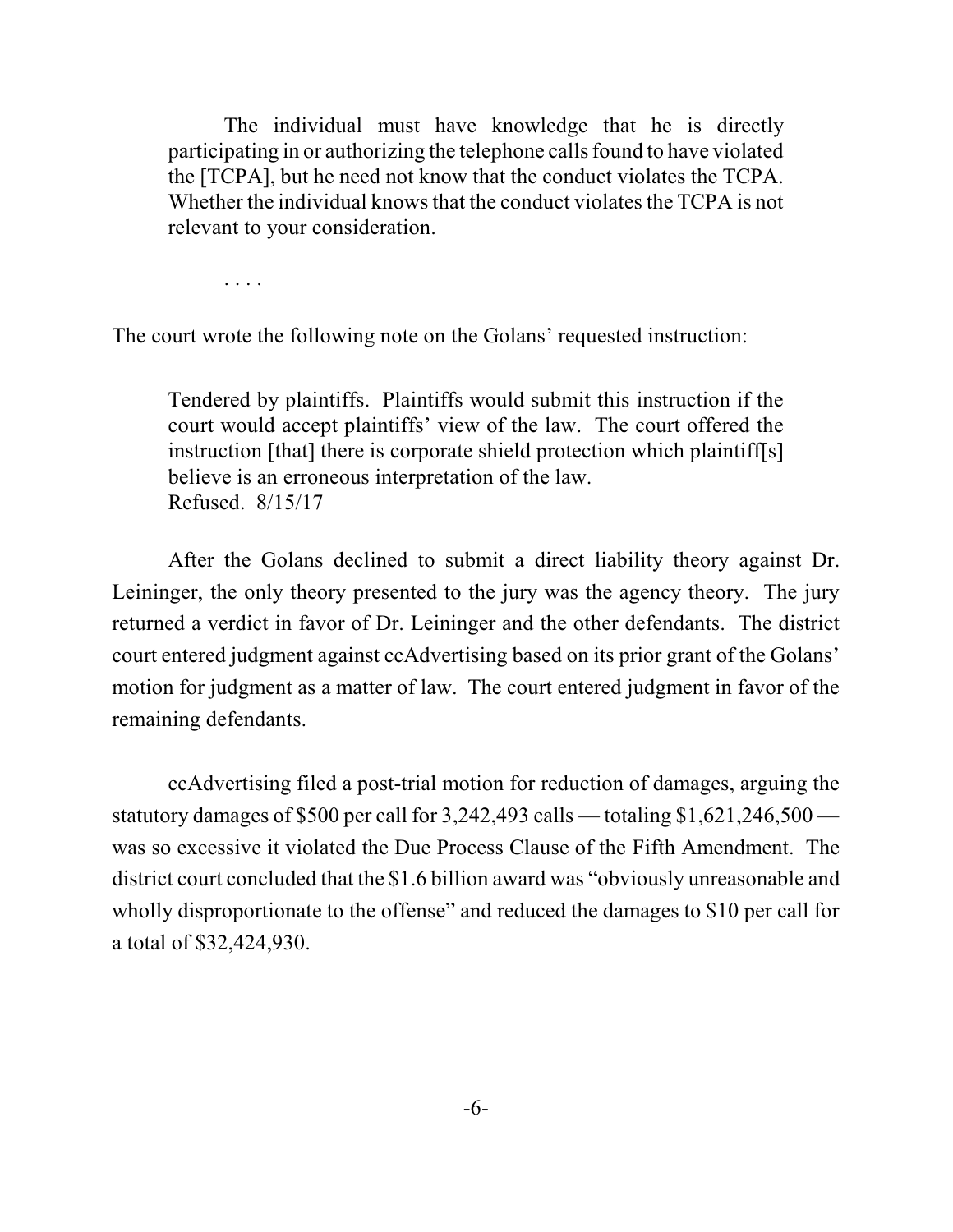The Golans appealed the judgment, specifically challenging the district court's refusal to give their requested jury instruction on direct liability and its reduction of damages.

## **II. Analysis A. Standing**

We previously concluded the Golans have Article III standing to bring the TCPA claim. *See Golan*, 788 F.3d at 818–21. Under the law of the case doctrine, we normally do not revisit decisions of law decided at earlier stages of the same case. But there is an exception to that rule "when an intervening decision from a superior tribunal clearly demonstrates the law of the case is wrong." *Kinman v. Omaha Pub. Sch. Dist*., 171 F.3d 607, 610 (8th Cir. 1999) (quoting *Morris v. American Nat'l Can Corp.*, 988 F.2d 50, 52 (8th Cir. 1993)); *see also* Bryan A. Garner et al., *The Law of Judicial Precedent* 483–85 (2016). An indispensable requirement for Article III standing is that "the plaintiff must have suffered an 'injury in fact.'" *Lujan v. Defs. of Wildlife*, 504 U.S. 555, 560 (1992). Our prior statement that "[i]njury in fact may thus be shown 'solely by the invasion of a legal right that Congress created,'" *Golan*, 788 F.3d at 819 (quoting *Hammer v. Sam's East, Inc*., 754 F.3d 492, 498 (8th Cir. 2014)) is no longer good law in light of the Supreme Court's subsequent holding in *Spokeo, Inc. v. Robins*, 136 S. Ct. 1540, 1549 (2016) ("Article III standing requires a concrete injury even in the context of a statutory violation."). We thus revisit<sup>4</sup> our prior holding but conclude that, even under *Spokeo*, the Golans suffered a concrete injury and thus have standing. 5

<sup>4</sup>We grant ccAdvertising's motion to supplement the record that was filed in connection with the supplemental briefing we ordered on standing.

 ${}^{5}$ The certified class was defined as all persons to whom the defendants initiated the calls at issue here. We conclude only that the Golans, the named plaintiffs, have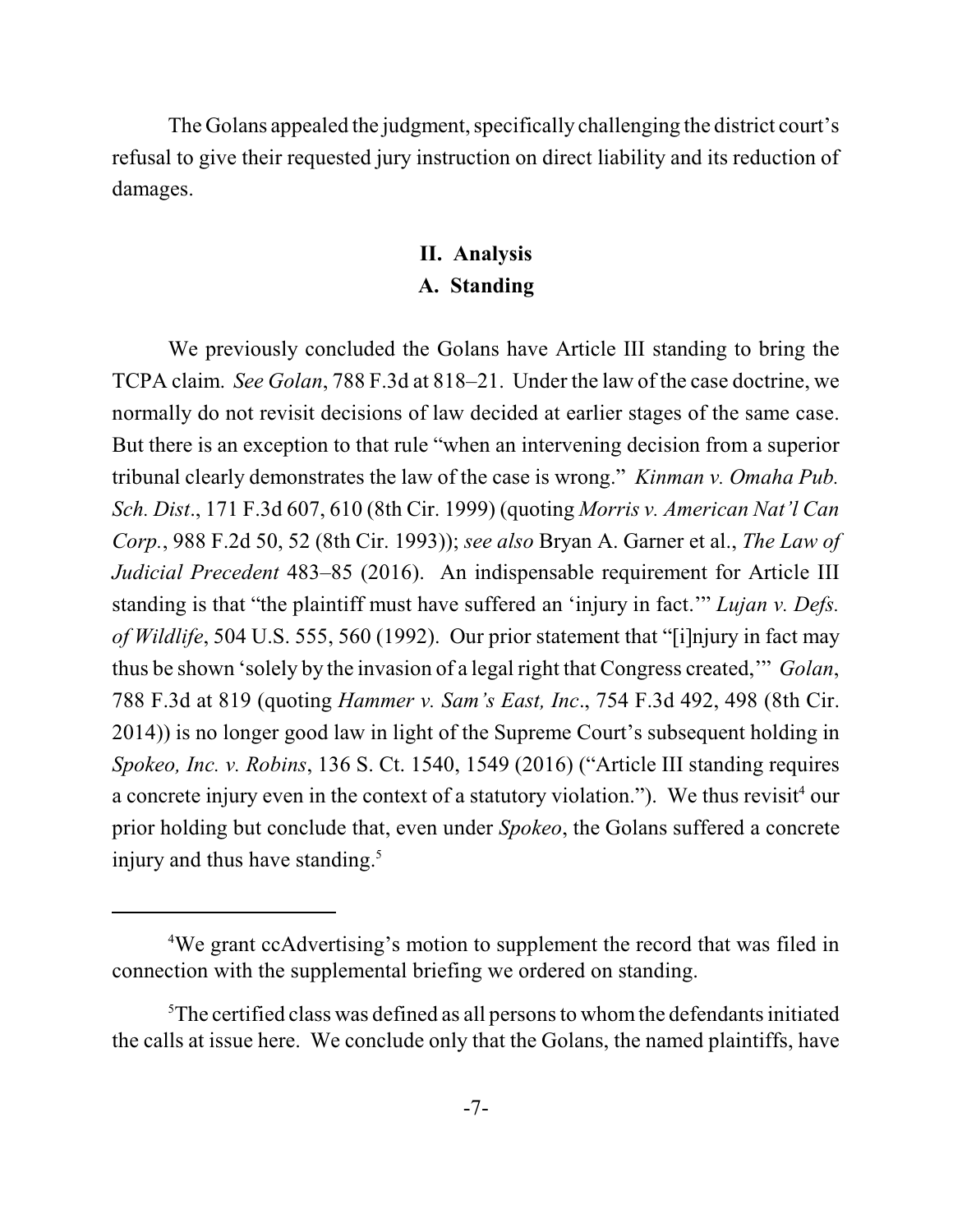The *Spokeo* opinion clarified that the requirements that an "injury in fact" be "concrete" and "particularized" are separate inquiries. *Id.* at 1548. That case involved an alleged violation of the Fair Credit Reporting Act based on the listing of incorrect information about the plaintiff online. *See id.* at 1544–45. The alleged violation was particularized (because the incorrect information related to the plaintiff in particular) but the Supreme Court remanded for a determination of whether the violation was concrete. *See id.* at 1548–50.

The *Spokeo* opinion explained that for an injury to be concrete, it must be "'real' and not 'abstract." *Id.* at 1548 (quoting Webster's Third New International Dictionary 472 (1971)). A plaintiff does not "automatically satisf[y] the injury-in-fact requirement whenever a statute grants a person a statutory right and purports to authorize that person to sue to vindicate that right. . . . [A plaintiff cannot,] for example, allege a bare procedural violation, divorced from any concrete harm, and satisfy the injury-in-fact requirement of Article III." *Id.* at 1549. But the Court clarified that this does not rule out all intangible injuries — even "intangible injuries can nevertheless be concrete." *Id.*

standing. We do not consider whether the significant portion of absent class members who neither answered the call nor received answering machine messages would have standing — a group that is likely based in part on calls that rang while no one was home or calls to disconnected phone numbers. *See Frank v. Gaos*, 139 S. Ct. 1041, 1046 (2019) ("[F]ederal courts lack jurisdiction if no named plaintiff has standing."); *In re SuperValu, Inc.*, 870 F.3d 763, 768 (8th Cir. 2017) ("A putative class action can proceed as long as one named plaintiff has standing."). None of the defendants have cross-appealed to challenge the certification of the class to include the recipients of calls that never connected with a person or answering machine. *See Stuart v. State Farm Fire & Cas. Co.*, 910 F.3d 371, 377 (8th Cir. 2018) ("[A] class must be defined 'in such a way that anyone within it would have standing.'" (quoting *Avritt v. Reliastar Life Ins. Co.*, 615 F.3d 1023, 1034 (8th Cir. 2010))).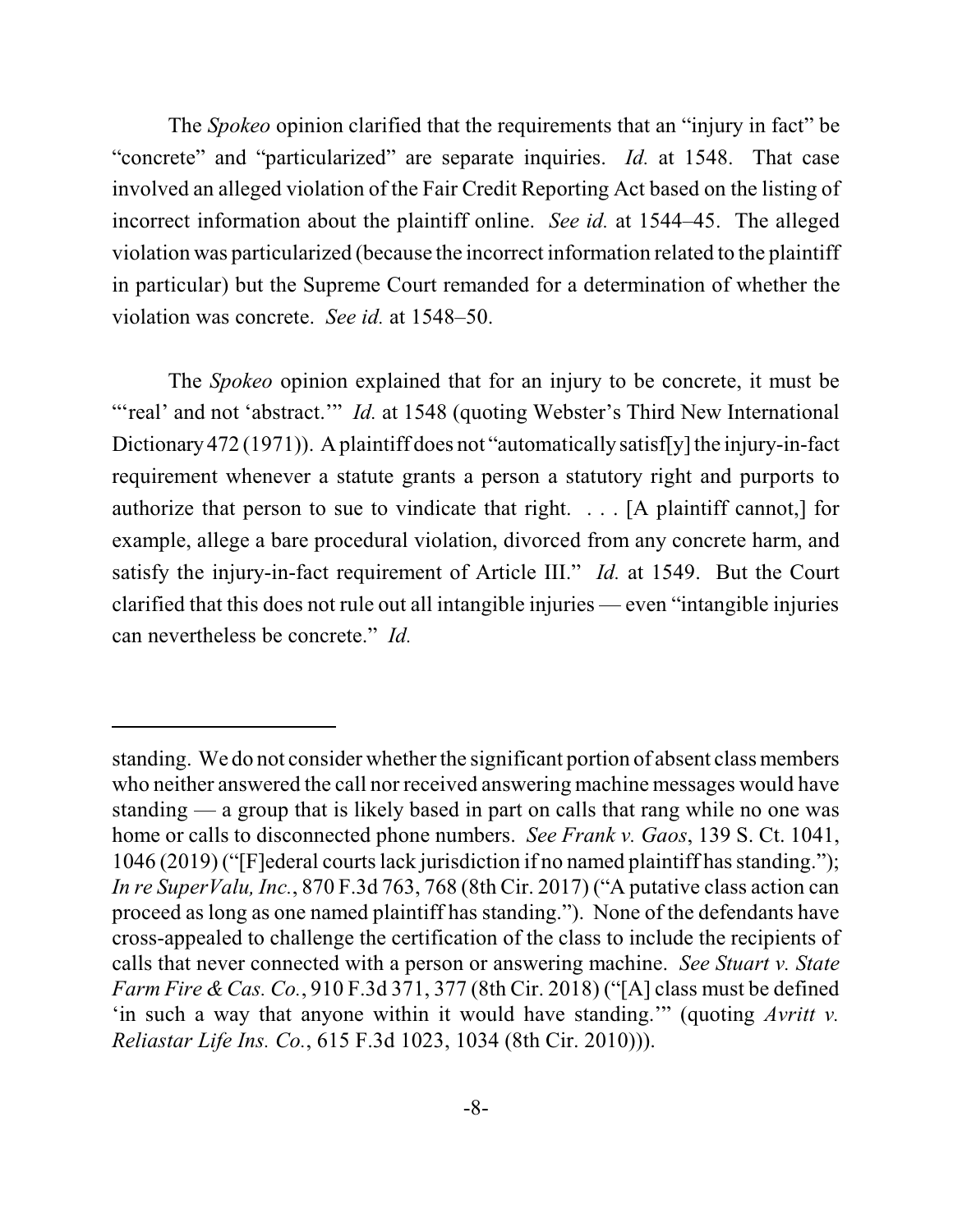At issue here is whether the intangible injury claimed by the Golans — the receipt of two answering machine messages — is a concrete injury. The Supreme Court in *Spokeo* instructed that "[i]n determining whether an intangible harm constitutes an injury in fact, both history and the judgment of Congress play important roles." *Id.* Conduct that is actionable under the TCPA has, of course, been identified as a cognizable injury by Congress. This is not dispositive, but is relevant to whether such conduct creates a concrete injury. *See Spokeo*, 136 S. Ct. at 1549.

"Because the doctrine of standing derives from the case-or-controversy requirement, and because that requirement in turn is grounded in historical practice," courts should "consider whether an alleged intangible harm has a close relationship to a harm that has traditionally been regarded as providing a basis for a lawsuit in English or American courts." *Id.* An alleged harm need not actually have been actionable at common law to satisfy this inquiry, rather it must have a "close relationship" to the type of harm that has traditionally been recognized as actionable. *See Susinno v. Work Out World Inc.*, 862 F.3d 346, 351 (3d Cir. 2017) (discussing *Spokeo*, 136 S. Ct. at 1549).

The harm to be remedied by the TCPA was "the unwanted intrusion and nuisance of unsolicited telemarketing phone calls and fax advertisements." *Van Patten v. Vertical Fitness Grp., LLC*, 847 F.3d 1037, 1043 (9th Cir. 2017). The harm here was the receipt of two telemarketing messages without prior consent. These harms bear a close relationship to the types of harms traditionally remedied by tort law, particularly the law of nuisance. *See id.* at 1043–44; *Melito v. Experian Mktg. Sols., Inc.*, 923 F.3d 85 (2d Cir. 2019); *Susinno*, 862 F.3d at 350–52. It is not dispositive whether unsolicited telephone calls are actually actionable under any common law tort because "Congress may 'elevat[e] to the status of legally cognizable injuries concrete, *de facto* injuries that were previously inadequate in law.'" *Spokeo*,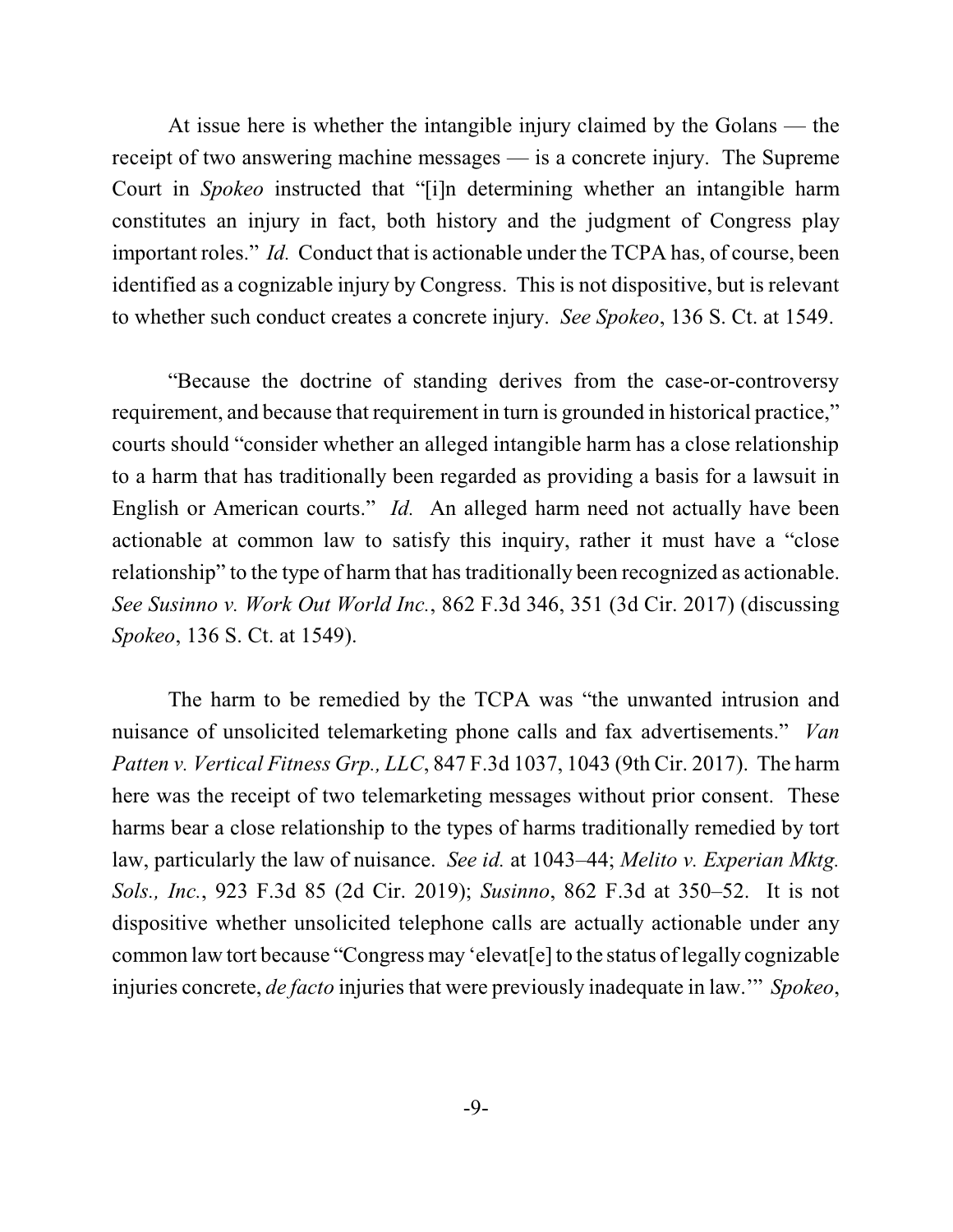136 S. Ct. at 1549 (alteration in original) (quoting *Lujan*, 504 U.S. at 578). Nor does it matter that the harm suffered here was minimal; in the standing analysis we consider the nature or type of the harm, not its extent. *See generally id.* We thus conclude the Golans suffered a concrete injury and have standing.

### **B. Jury Instruction**

The Golans argue the district court abused its discretion by refusing to give the jury their preferred instruction on direct liability against Dr. Leininger.<sup>6</sup> We disagree.

"We review for abuse of discretion a court's jury instructions." *Wurster v. Plastics Grp., Inc*., 917 F.3d 608, 614 (8th Cir. 2019). For an appellant to prevail when challenging the denial of a proposed jury instruction, "the proposed instruction must  $(1)$  correctly state the applicable law;  $(2)$  address matters not adequately covered by the charge; and (3) involve a point 'so important that failure to give the instruction seriously impaired the party's ability to present an effective case.'" *Id.* (quoting *Cox v. Dubuque Bank & Tr. Co.*, 163 F.3d 492, 496 (8th Cir. 1998)). Moreover, the tendered instruction must be "warranted by the evidence." *Kozlov v. Associated Wholesale Grocers, Inc.*, 818 F.3d 380, 389 (8th Cir. 2016).

The district court did not abuse its discretion by refusing to give the Golans' requested instruction on Dr. Leininger's direct liability under the TCPA. The Golans are correct that establishing liability against a businessis not a prerequisite to finding an officer (or employee) of that business liable. Nevertheless, they were not entitled

 $6$ While it appears the Golans likely waived this argument by refusing to submit the direct liability theory to the jury, *see Galena v. Leone*, 638 F.3d 186, 200 (3d Cir. 2011); *cf. Richison v. Ernest Grp., Inc.*, 634 F.3d 1123, 1130 (10th Cir. 2011), we need not decide that issue because the Golans' argument fails on the merits.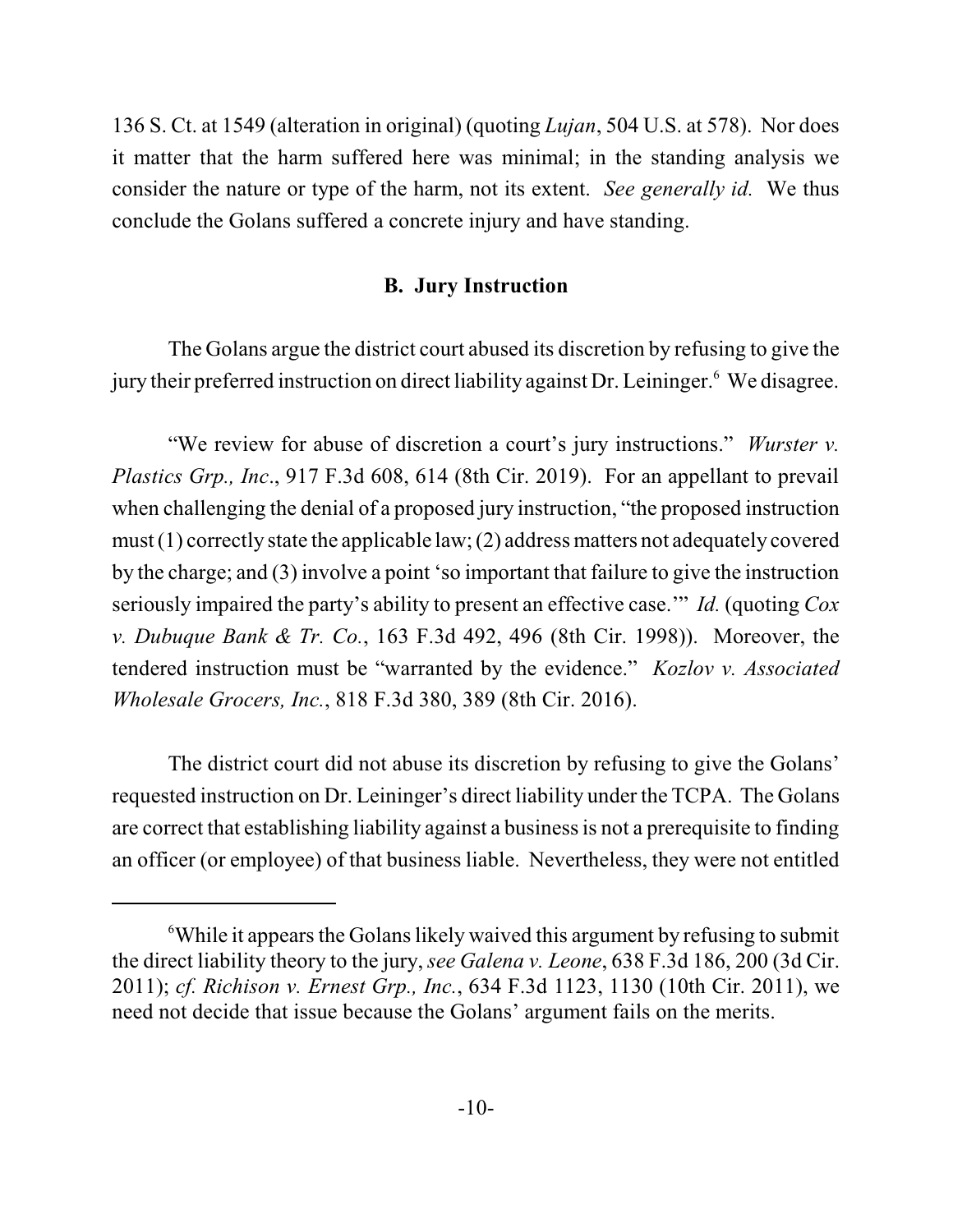to their instruction because it did not "correctly state the applicable law." *Wurster*, 917 F.3d at 614. The proposed instruction articulated too loose a standard for direct liability and blurred the line between direct and agency liability. And there was also insufficient evidence to give an instruction regarding Dr. Leininger under a correctly articulated direct liability theory.

The TCPA prohibits, among other things, "initiat[ing] any telephone call to any residential telephone line using an artificial or prerecorded voice to deliver a message without the prior express consent of the called party," subject to certain exceptions including where the call "is exempted by rule or order by the [Federal Communications] Commission [(the "FCC")<sup>7</sup>]."  $47 \text{ U.S.C.} \$   $227(b)(1)(B)$ . The FCC has exempted calls "made for a commercial purpose but [which do] not include or introduce an advertisement or constitute telemarketing." 47 C.F.R.  $\S 64.1200(a)(3)(iii)$ . A prior panel of this court held the messages at issue here, while possibly not "advertisements," did constitute "telemarketing" because their purpose was to promote *Last Ounce of Courage*. *See Golan*, 788 F.3d at 819–20.

The scope of direct liability is determined by the statutory text. *See New Prime Inc. v. Oliveira*, 139 S. Ct. 532, 543 (2019); *Henson v. Santander Consumer USA Inc*., 137 S. Ct. 1718, 1721 (2017). The TCPA makes it "unlawful for any person . . . to initiate any telephone call" that violates its relevant prohibitions.  $\S 227(b)(1)(B)$ . Thus, to be held directly liable, the defendant must be the one who "initiates" the call. Neither the TCPA nor the FCC rules define the term "initiate." *See In re Dish Network, LLC*, 28 F.C.C. Rcd. 6574, 6583 (2013). But the FCC has

<sup>&</sup>lt;sup>7</sup>The FCC is authorized by the TCPA to exempt calls "not made for a commercial purpose" as well as calls made for a commercial purpose that "will not adversely affect . . . privacy rights" and "do not include . . . any unsolicited advertisement." 47 U.S.C. § 227(b)(2)(B).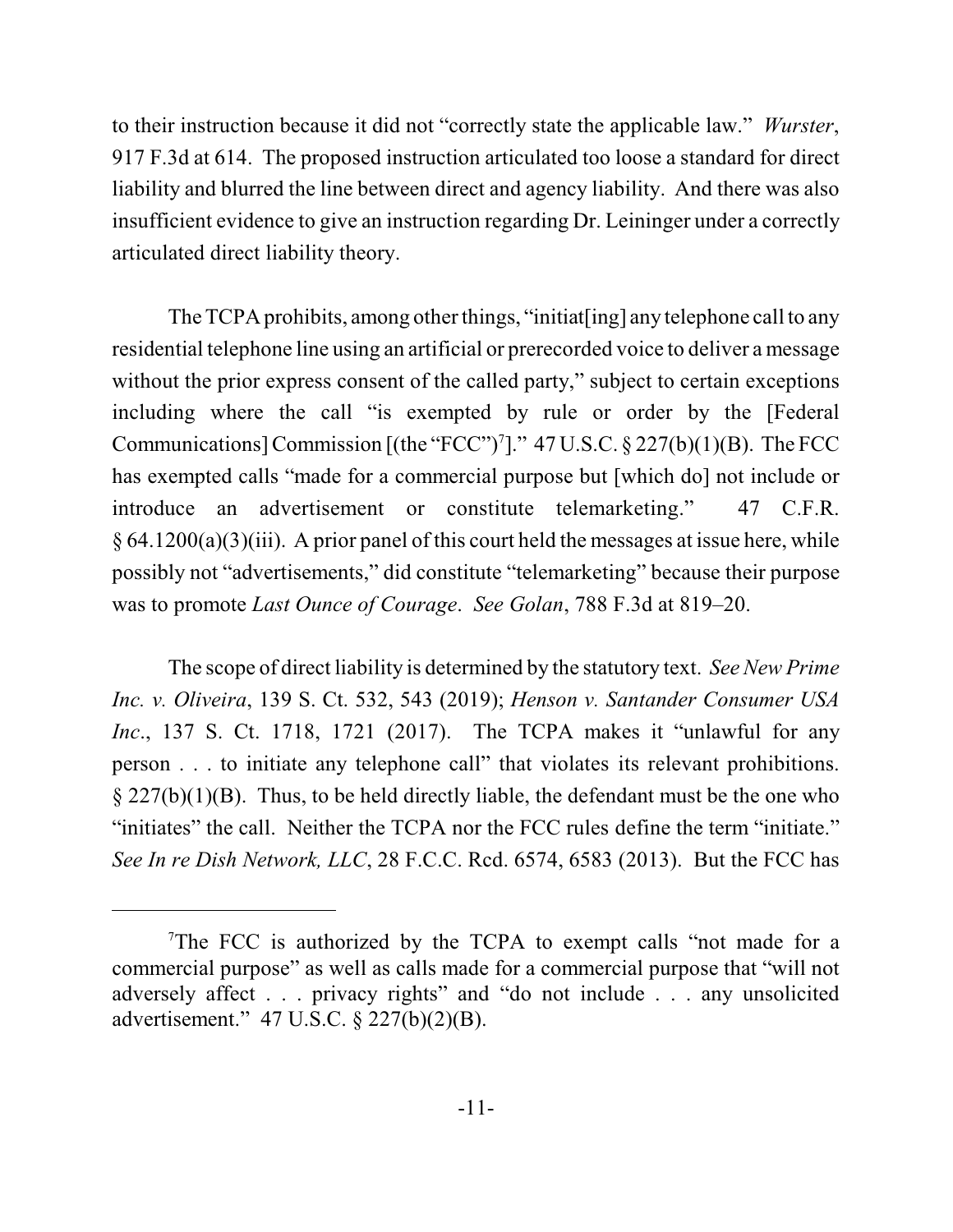concluded that "a person or entity 'initiates' a telephone call when it takes the steps necessary to physically place a telephone call." *Id.* This "generally does not include persons or entities, such asthird-party [entities on whose behalf the call is made], that might merely have some role, however minor, in the causal chain that results in the making of a telephone call." *Id.* The FCC said direct TCPA liability in this context generally does not extend to sellers who do not personally make the phone calls at issue, but only includes the telemarketers acting on behalf of those sellers. *See id.* We agree.<sup>8</sup>

Direct liability under the TCPA does not depend on one's status as a corporate officer (or employee). The text of the TCPA makes no distinction between individuals who initiate calls in their personal capacities and those who do so in their capacities as corporate officers. *See*  $\S 227(b)(1)(B)$ . Rather, the statute simply makes it unlawful for "any person" to make prohibited calls.  $\S 227(b)(1)$ . In the portion of the TCPA creating a private cause of action, the TCPA does not specify against whom the action may be brought. *See* § 227(b)(3). In the analogous context of tort law, individuals are generally liable for any torts they commit, even those committed in the scope of their employment or in their role as corporate officers. *See Texas v. Am. Blastfax, Inc*., 164 F. Supp. 2d 892, 898 (W.D. Tex. 2001). Nor does the TCPA require that an officer's business be found liable before the officer may be held liable,

<sup>8</sup>Our decision is not impacted by the recent Supreme Court opinion in *PDR Network, LLC, et al. v. Carlton & Harris Chiropractic, Inc.*, \_\_ S.Ct. \_\_ (2019). We agree with the FCC not because we believe we are bound to do so but because we find this portion of their interpretation of the statute to be persuasive.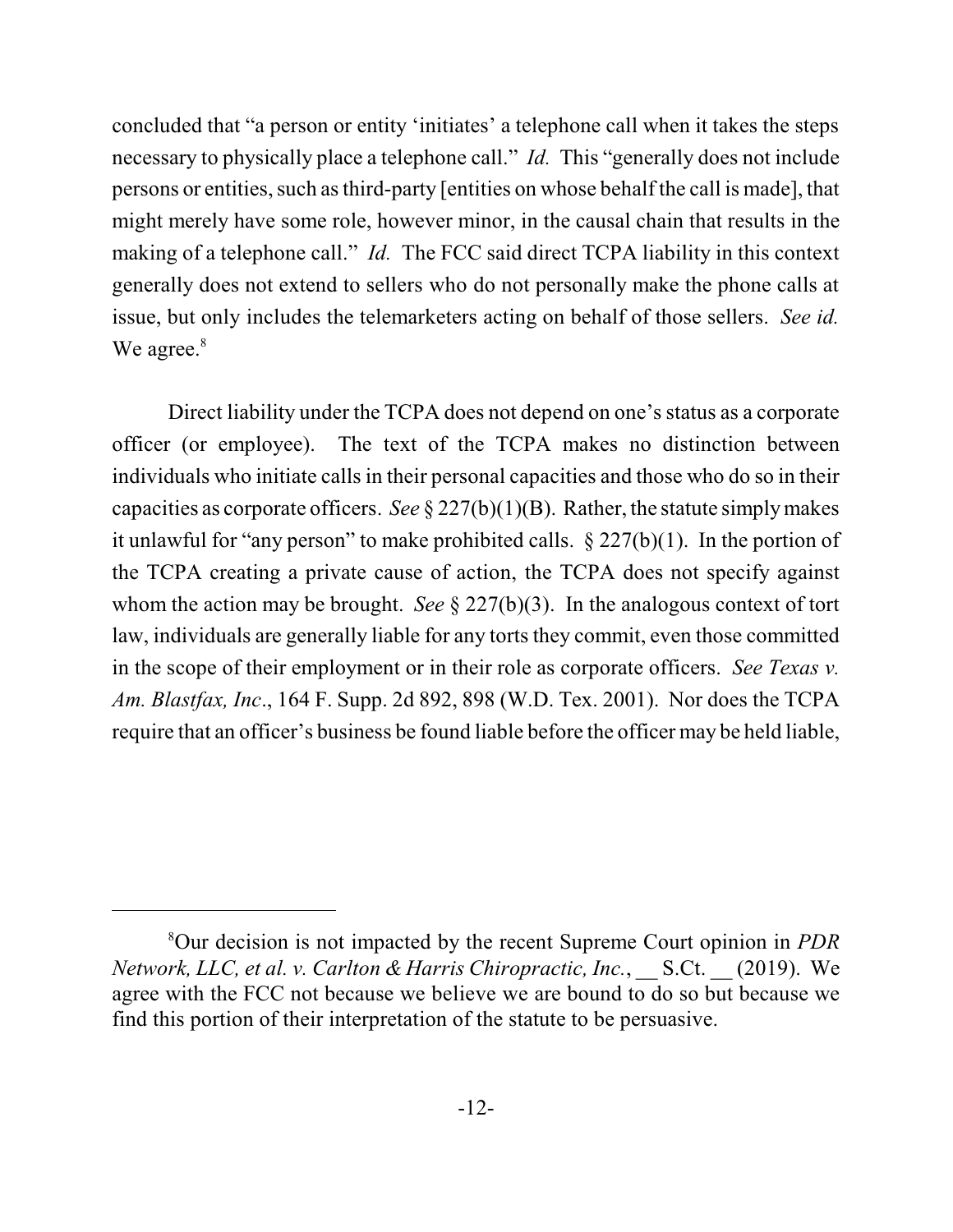as the defendants argued here.<sup>9</sup> Simply put, "any person" who violates the TCPA may be liable.  $\S 227(b)(1)$ .

But as will be explained below, the Golans' proposed instruction improperly blurred the line between direct and agency liability. Under an agency theory of liability, a party may be held liable even if he or she does not "initiate" the violating call, but the direct violator acts as the party's agent. 10 *See Meyer v. Holley*, 537 U.S. 280, 285 (2003); Dan B. Dobbs et al., *The Law of Torts* § 425 (2d ed. 2019); Restatement (Third) Of Agency § 1.01 (2006). "[W]hen Congress creates a tort action, it legislates against a legal background of ordinary tort-related vicarious liability rules," *Meyer*, 537 U.S. at 285, and such background legal principles apply unless the statute's text or context indicate otherwise. *See Staub v. Proctor Hosp.*, 562 U.S. 411, 417 (2011) ("[W]hen Congress creates a federal tort it adopts the background of general tort law.").

<sup>9</sup>While establishing liability against a business is not a prerequisite for establishing the liability of its officer (or employee), the business may be liable for the officer's TCPA violation under a respondeat superior agency theory. *See* Dan B. Dobbs et al., *The Law of Torts* §§ 425–29 (2d ed. 2019). Thus, it is true there can be a potential risk of inconsistent verdictsin cases where a plaintiff sues both the officer and the business, but this does not mean establishing liability against the business is a prerequisite to the officer's liability.

<sup>&</sup>lt;sup>10</sup>Relevant to this case, where a business entity's officer (or employee) acts on behalf of the business to create an agency relationship with a direct violator, the agency relationship is between the direct violator and the business —not between the direct violator and the officer, unless the officer created the agency relationship in his or her personal capacity (and not on behalf of the business). *Cf.* Restatement (Third) Of Agency §§ 1.01, 6.01. Thus, to the extent Dr. Leininger was acting in his capacity as an officer of Enthuse or Courage 2012, and not in his personal capacity, he created (if any) an agency relationship between ccAdvertising and Enthuse or Courage 2012, not between ccAdvertising and himself.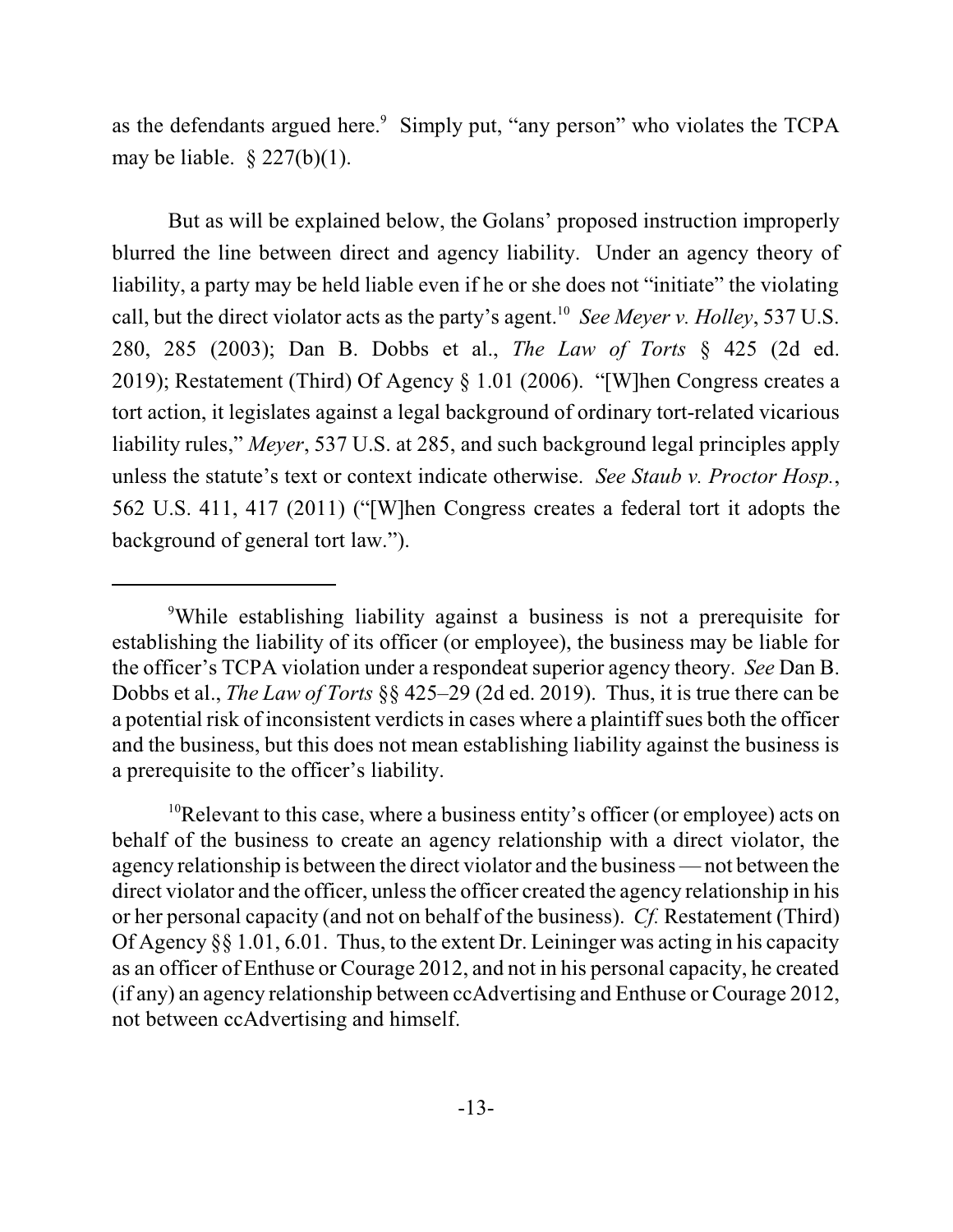The Golans'instruction did not accurately state the law because it would allow direct liability even where the defendant did not "initiate" the calls.  $\S 227(b)(1)(B)$ . It would have allowed the jury to find Dr. Leininger *directly* liable based on "direct, personal participation," defined as "active oversight of, or control over" the TCPA violation, or if he "personally authorized" it. But to be held directly liable, a person must actually "initiate" the offending phone call, meaning the person "takes the steps necessary to physically place a telephone call." *In re Dish Network*, 28 F.C.C. Rcd. at 6583; *see also* § 227(b)(1)(B). The Golans' instruction does not "correctly state the applicable law," *Wurster*, 917 F.3d at 614 (quoting *Cox*, 163 F.3d at 496) because it would stretch the liability imposed by the TCPA beyond the bounds of those who "initiate" the phone call. Of course, an individual like Dr. Leininger, if acting in his personal capacity, could potentially be held liable for the authorization, oversight, and control of conduct violating the TCPA under an agency theory. But the district court separately gave an adequate jury instruction regarding agency liability, an instruction the Golans do not challenge on appeal. *See W. Plains, L.L.C. v. Retzlaff Grain Co. Inc.*, 870 F.3d 774, 792 (8th Cir. 2017) ("A party 'is not entitled to a particularly worded instruction.'" (quoting *Retz v. Seaton*, 741 F.3d 913, 919 (8th Cir. 2014))).

Further, the evidence did not warrant instructing the jury regarding Dr. Leininger on a correctly understood direct liability theory. The Golans argue to the contrary because they claim he hired the direct violator, was involved in editing the call script, obtained Governor Huckabee to record the script, and approved and paid for the calls. Again, while such facts could show a significant level of control that might be sufficient to establish liability under an agency theory if he was acting in his personal capacity (though the jury rejected the Golans' agency theory at trial), *see* Restatement (Third) of Agency § 1.01, they do not show Dr. Leininger actually initiated the calls. Only Joseph and ccAdvertising, who made the calls at issue here, initiated the calls by "tak[ing] the steps necessary to physically place [the] telephone call[s]." *In re Dish Network*, 28 F.C.C. Rcd. at 6583; *see also* § 227(b)(1)(B). The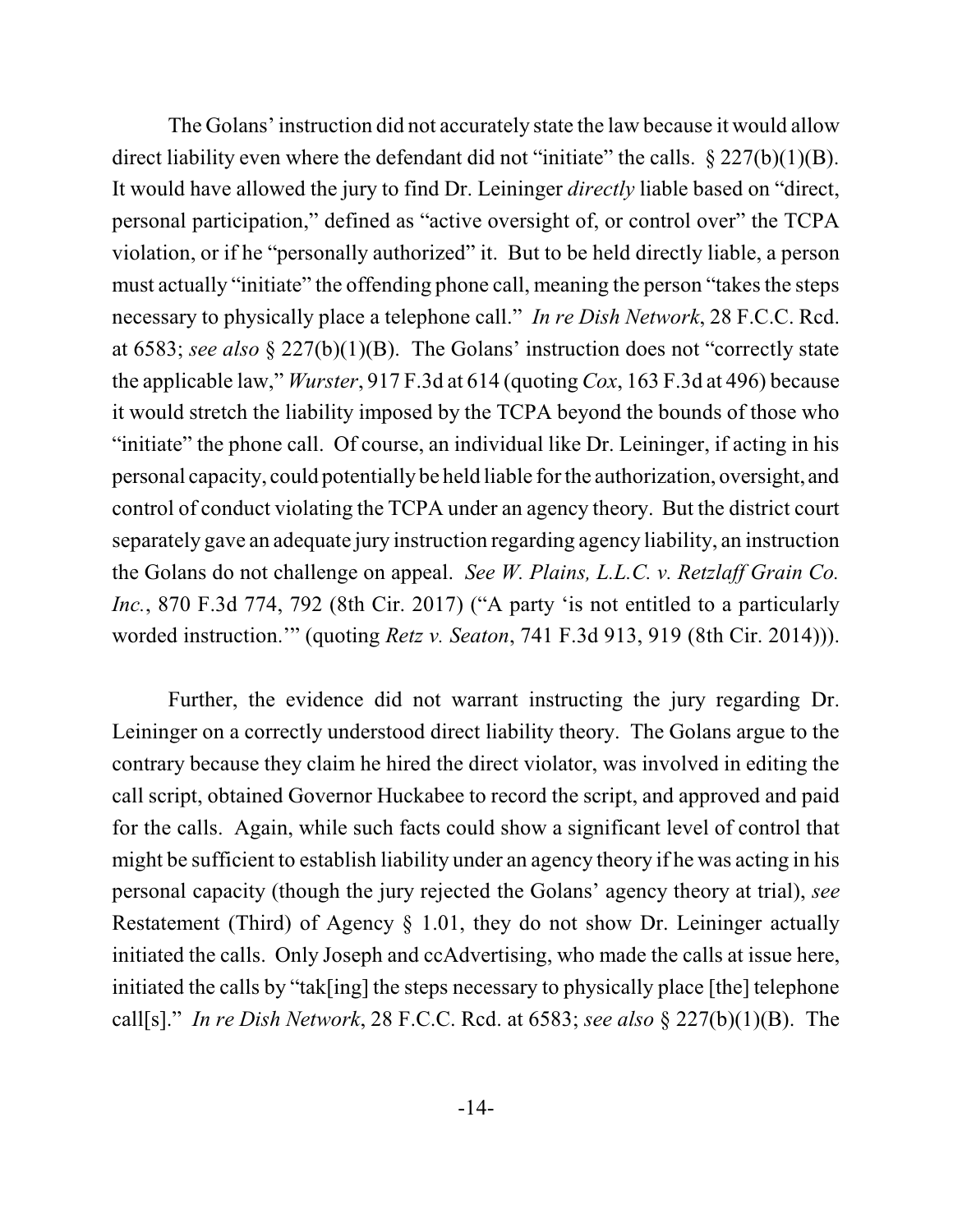district court did not abuse its discretion by refusing to give the Golans' requested instruction.

### **C. Reduction of Statutory Damages**

The Golans argue the district court erred by reducing the award of statutory damages against ccAdvertising. We disagree.

As a threshold matter, we agree with the Golans that nothing in the relevant provision of the TCPA itself — which provides for recovery of "actual monetary loss" or "\$500 in damages" per violation, whichever is greater — allows for the reduction of statutory damages.  $\S 227(b)(3)(B)$ . As they correctly argue, "\$500 means \$500." A separate provision of the TCPA allows damages of "*up to* \$500 in damages" per violation, illustrating well that Congress knows how to create flexibility in statutory damages, but did not do so here.  $\S 227(c)(5)(B)$  (emphasis added). Thus, statutory damages under  $\S 227(b)(3)(B)$  may only be reduced if the award would be unconstitutional.

The Supreme Court long ago held that a penalty assessed pursuant to a statute violates the Due Process Clause if it is "so severe and oppressive as to be wholly disproportioned to the offense and obviously unreasonable." *St. Louis, I.M. & S. Ry. Co. v. Williams*, 251 U.S. 63, 67 (1919). More recently, we affirmed that this standard isstill good law. *See Capitol Records, Inc. v. Thomas-Rasset*, 692 F.3d 899, 907 (8th Cir. 2012). While courts may review for constitutionality, states and Congress "still possess a wide latitude of discretion in" setting statutory penalties and damages. *Williams*, 251 U.S. at 66.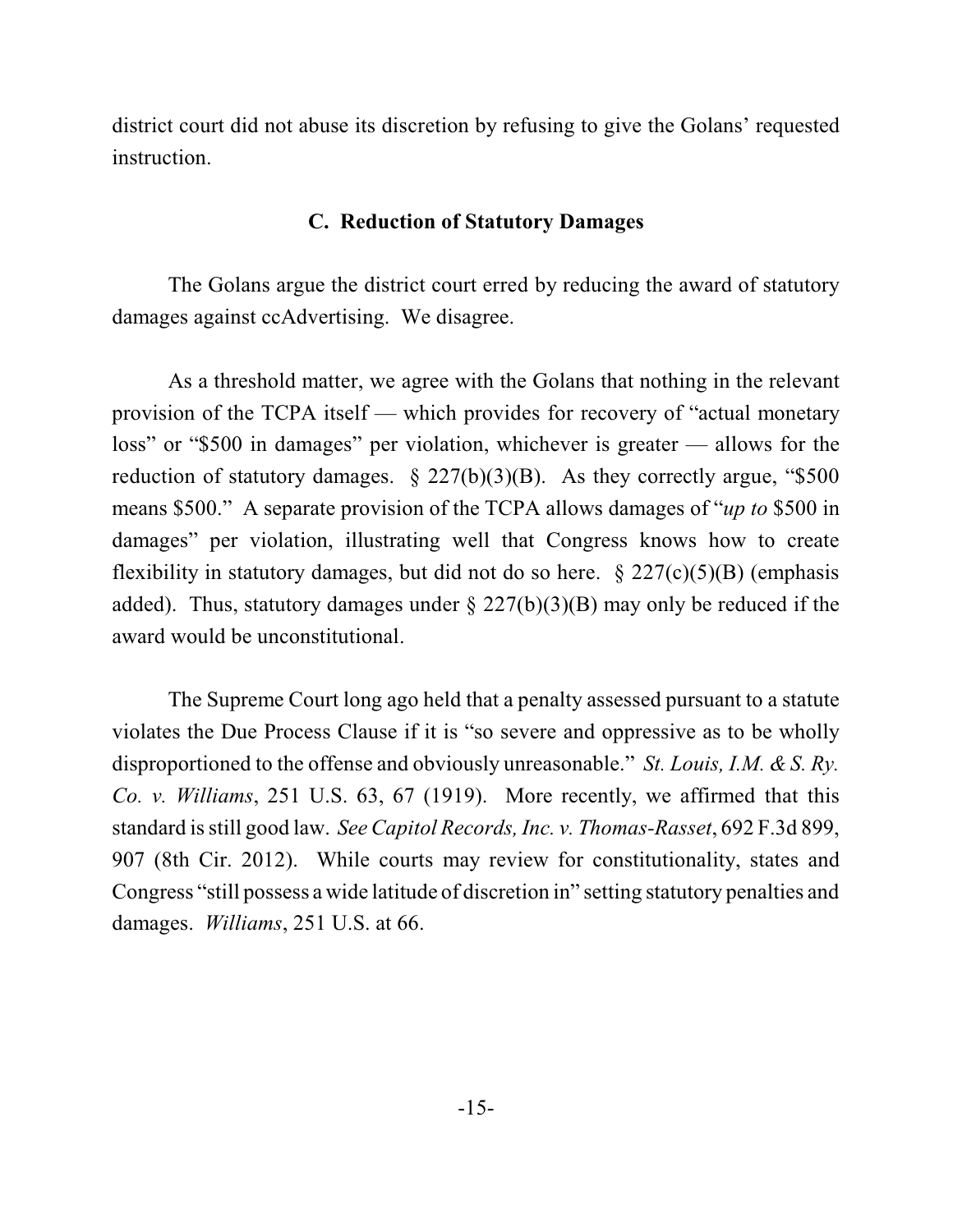We review de novo<sup>11</sup> the district court's legal determination that the TCPAmandated statutory damages of \$1.6 billion would violate the Due Process Clause. *Cf. Cooper Indus., Inc. v. Leatherman Tool Grp., Inc*., 532 U.S. 424, 435–36 (2001) (concluding that "courts of appeals should apply a de novo standard of review when passing on district courts' determinations of the constitutionality of punitive damages awards"). $12$  The underlying facts are not in dispute.

We agree with the district court that the statutory damages here of \$1.6 billion violate the Due Process Clause. To state the obvious, \$1.6 billion is a shockingly large amount. Compare that to the conduct of ccAdvertising. It plausibly believed

<sup>&</sup>lt;sup>11</sup>The Golans challenge the district court's conclusion that the statutory damages(\$500 per call, equaling \$1.6 billion) would violate the Due Process Clause, and do not argue in the alternative that the reduced amount awarded by the district court (\$10 per call, equaling \$32 million) should have been more (but less than the statutory amount). Thus, we only address the standard of review for the district court's conclusion on the Due Process Clause issue. A district court's decision of what alternative amount to award may well call for a more deferential standard of review, an issue we need not reach here.

<sup>&</sup>lt;sup>12</sup>We have not previously determined the proper standard of review for determinations of the constitutionality of statutory damages. It is true in one case involving such a review we stated that "damages awarded under the Copyright Act [are reviewed] for clear error," citing a case that articulated the standard of review for *actual damages*in a copyright case. *See Warner Bros. Entm't v. X One X Prods*., 840 F.3d 971, 977 (8th Cir. 2016) (citing *Pfanenstiel Architects, Inc. v. Chouteau Petroleum Co.*, 978 F.2d 430, 432 (8th Cir. 1992)). But this case is not a copyright case nor does it involve actual damages. Thus, we rely on the closest analogous circumstance, review of the constitutionality of punitive damages, to conclude de novo review is applicable. The substantive standards for review of punitive damages and statutory damages under the Due Process Clause are different, *see Capitol Records*, 692 F.3d at 907–08, but they are analogous for purposes of the standard of review.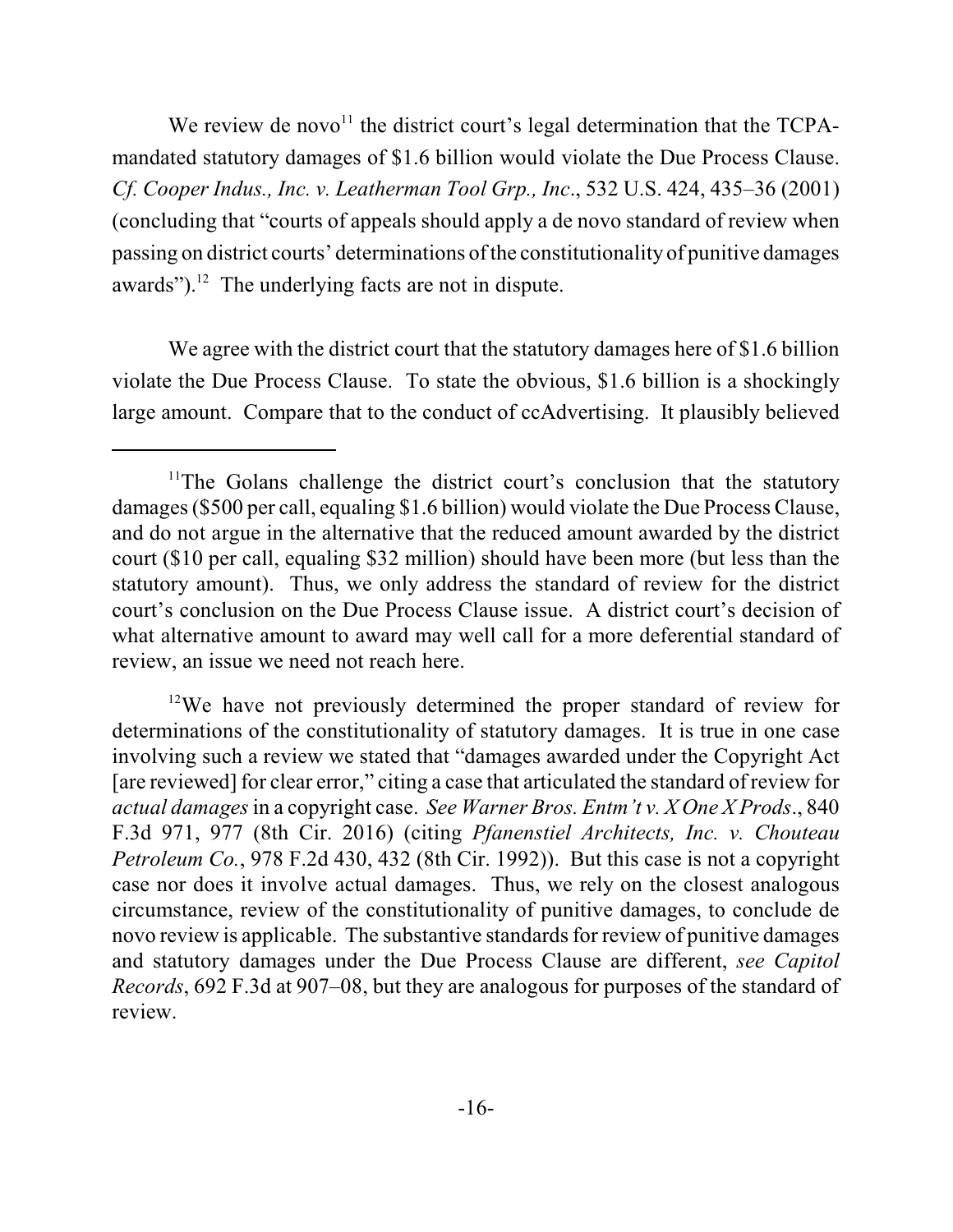it was not violating the TCPA.<sup>13</sup> It had prior consent to call the recipients about religious liberty, and a predominant theme of *Last Ounce of Courage* is religious liberty. Moreover, only the recipients who voluntarily opted in during the call heard the message about the film. The call campaign was conducted for only about a week. And the harm to the recipients was not severe — only about 7% of the calls made it to the third question, the one about the film. Under these facts, \$1.6 billion is "so severe and oppressive as to be wholly disproportioned to the offense and obviously unreasonable." *Williams*, 251 U.S. at 67.

The Golans argue that we may not consider the aggregate award here, but only the amount per violation. But this argument is plainly foreclosed by our precedents. *See Capitol Records*, 692 F.3d at 910 ("The absolute amount of the award, not just the amount per violation, is relevant to whether the award is 'so severe and oppressive as to be wholly disproportioned to the offense and obviously unreasonable.'" (quoting *Williams*, 251 U.S. at 67)); *see also Warner Bros. Entm't v. X One X Prods*., 840 F.3d 971, 977 (8th Cir. 2016) (same). We are unpersuaded by the Golans' attempt to distinguish *Capitol Records* on the basisthat there was only one plaintiff there, whereas there are multiple plaintiffs in the class here. The aggregate award is still relevant. The district court did not err in concluding the statutory damages would violate the Due Process Clause and reducing the award.

<sup>&</sup>lt;sup>13</sup>We note that ccAdvertising has not cross-appealed to argue that its dual purpose calls (having both political and commercial purposes) do not qualify as advertisements, that the recipients' consent to calls regarding religious liberty included consent to calls regarding a commercial film relating to religious liberty, or that the opt-in prior to the information about the film supplied the necessary consent. Thus, we express no opinion on the merits of such arguments.